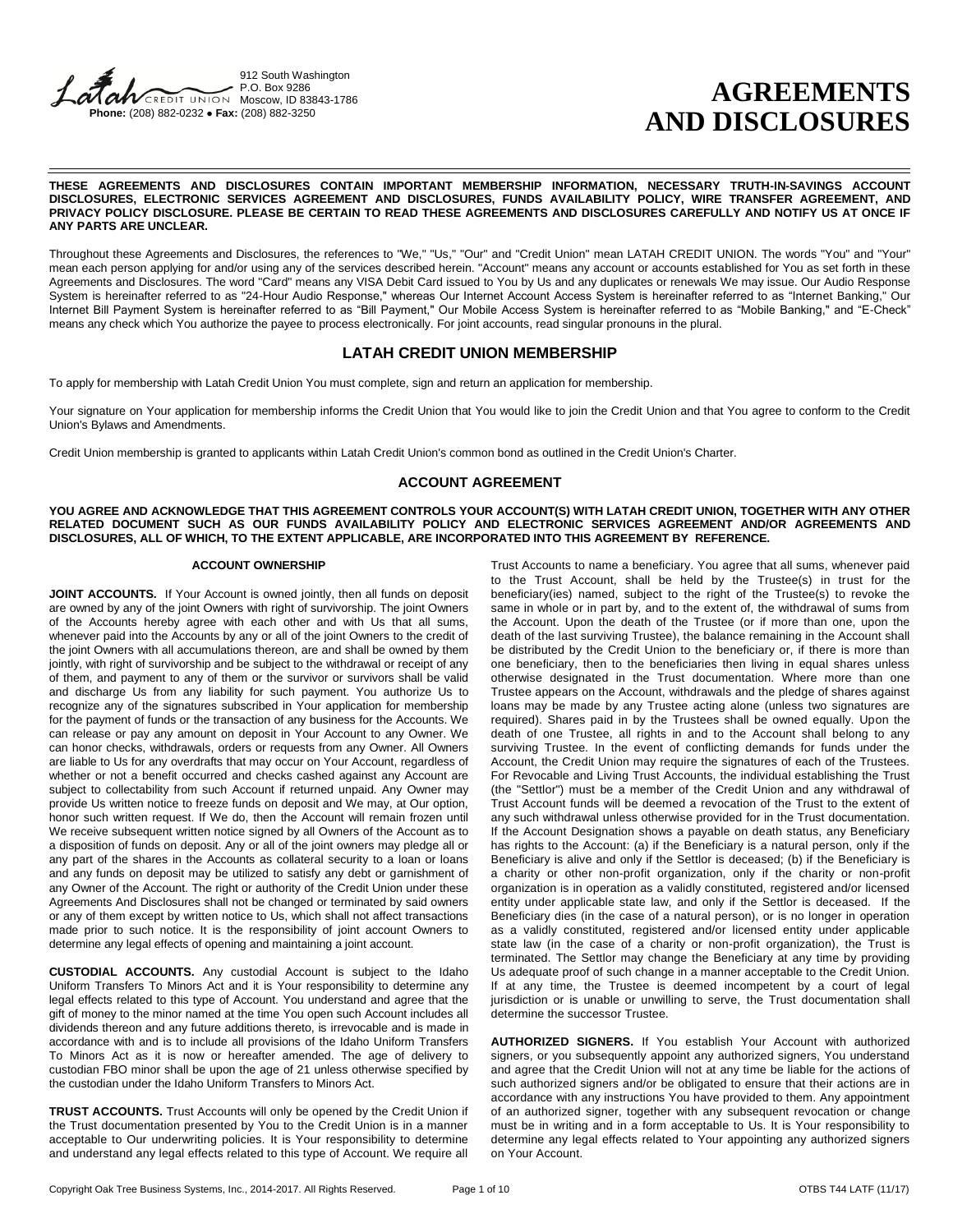# **ACCOUNT AGREEMENT (continued)**

**PAYABLE-ON-DEATH STATUS.** If the Account Designation shows a payableon-death status, any Beneficiary has rights to the Account: (a) if the Beneficiary is a natural person, only if the Beneficiary is alive and only if You and any joint Owners are deceased; (b) if the Beneficiary is a charity or other non-profit organization, only if the charity or non-profit organization is in operation as a validly constituted, registered and/or licensed entity under applicable state law, and You and any joint Owners are deceased. Upon Your death and the death of any joint Owners, the funds on deposit will be paid to the beneficiary(ies) of record in equal shares unless You designated otherwise. If, however, none of the payable-on-death beneficiaries You named is alive (or in operation as a validly constituted, registered and/or licensed entity under applicable state law in the case of a charity or non-profit organization) at Your death, the funds will be paid to the party or parties as required by applicable law. It is the responsibility of all Account Owners to determine any legal effects of opening and maintaining an Account with payable-on-death status.

**FIDUCIARY ACCOUNTS.** If Your Account is established as a fiduciary Account, You warrant that You are authorized to open a fiduciary Account and understand that such Accounts will only be opened by the Credit Union if the documentation presented by You to the Credit Union is in a manner acceptable to Our underwriting policies. In no event will the Credit Union be liable for the actions of the fiduciary and/or obligated to ensure that the fiduciary's actions are in accordance with any instructions that have been provided to them. It is Your responsibility to determine and understand any legal effects related to this type of Account.

**INDEMNITY.** You agree to indemnify and hold harmless the Credit Union and their successors and assigns, from any claim, action, liability, loss, damage or suit, arising out of any action or inaction on Our part in connection with these Agreements And Disclosures and/or Your failure to abide by its terms. In the event of any claim, We shall provide You with reasonable and timely notice of such claim, and thereafter You shall at Your own expense defend, protect and hold harmless the Credit Union against said claim or any loss or liability thereunder. In the event You fail to defend and/or indemnify and hold Us harmless, then in such instance We shall have full rights to defend, pay or settle said claim on Your behalf without notice to You and with full right of recourse against You for all fees, costs, expenses and payments made or agreed to be paid to discharge said claim. You further agree to pay all reasonable attorneys' fees necessary to enforce such provision. Such indemnity shall be unlimited in amount and duration and be binding upon and inure to the benefit of all parties, their successors, assigns and personal representatives.

**POWER OF ATTORNEY**. If You name a person to act as Your attorney-in-fact or agent in any way with Your Account, We are only obligated to deal with such person if We, in Our sole judgment, approve of the form of appointment and the supporting documentation.

**DEPOSIT OF ITEMS.** You may make deposits to Your Account using any method available from Us, including deposits in person, by mail or electronic means. We have the right to refuse to accept any check or instrument for deposit at Our sole discretion. If You deposit an item and it is returned unpaid, We will debit Your Account for the amount of the item and charge You a fee. You will be liable to Us for the amount of any item You deposit which is returned unpaid, and in addition, will be responsible for any of Our costs and expenses incurred in the collection of such returned item from You, including reasonable attorneys' fees. Subject to Our Funds Availability Policy, You may not be able to withdraw funds from Your Account until We have received final settlement for any items deposited. If You make a deposit on a Saturday, Sunday, or a holiday, or after Our predetermined cut-off hour on business days, the deposit will be credited to Your Account as of the next business day.

**COLLECTION AND PROCESSING OF ITEMS.** In processing items You have deposited for collection, We are only Your agent and assume no responsibility beyond the exercise of ordinary care. Any item deposited is subject to final settlement in cash or credit. We may use any method We feel is appropriate to collect items, which may include use of a Federal Reserve Bank. We are not responsible for the acts of any third party We use for the collection of items including responsibility for lost items. If We use a local clearinghouse in the collection of items, You authorize Us to do so and to act in accordance with any applicable rules and regulations. We may permit You to withdraw funds from Your Account before final settlement has been made, however, if final settlement is not made, We have the right to charge Your Account or otherwise require You to repay such funds. In processing items presented for payment on Your Account, We will pay such items each business day in an order of Our choosing, all of which means that the transactions may not be processed in the order in which they occurred and that You could incur multiple fees in a single day should there be insufficient funds to pay all items presented that day.

**OVERDRAFT PROTECTION.** To the extent permitted by law, You authorize Us to transfer funds from other Accounts You may have with Us in necessary

multiples (or in such increments as We may from time to time determine) to Your Account to cover any overdraft. If You have a line of credit with Us, transfers will be made first from Your primary share Account, provided You have enough available funds in that Account, then from Your line of credit up to Your available credit limit, and then We may elect to pay such overdraft, subject to any preference You have indicated to Us for clearing any overdraft(s). Overdraft transfers are subject to a transfer fee. You hold Us harmless from any and all liability which might otherwise exist if a transfer does not occur.

**OVERDRAFTS.** You understand and agree that We may from time to time, and at Our sole discretion, pay certain items in order to cover an overdraft, and charge You a fee for doing so. You further understand that payment of any overdrafts will be made in an order of Our choosing. You hold Us harmless from any and all liability which might otherwise exist if We do not pay an overdraft. If You would like to opt-out, that is, if You would prefer We not pay any share drafts that would overdraw Your share draft Account, You may opt-out by writing to Us at the address in this Agreement or by calling Us at the telephone number shown in this Agreement and informing Us of Your intention to opt-out.

**NOTICE OF RECEIPT OF ACH ITEMS.** Under the operating rules of the National Automated Clearing House Association which are applicable to ACH transactions involving your account and as permitted by law, We are not required to give You next day notice of receipt of an ACH item, and We will not do so. We will continue to notify You of the receipt of payments in the periodic statements We provide to You.

**PROVISIONAL PAYMENT (ACH ORIGINATION).** Credits given by any Receiving Depository Financial Institution to the receiver with respect to any automated clearing house credit entries subject to Article 4A of the Uniform Commercial Code (UCC-4A), are provisional until the Receiving Depository Financial Institution has received final settlement through a Federal Reserve Bank, or has otherwise received payment as provided in §4A-403(a) of UCC-4A. If the Receiving Depository Financial Institution does not receive such final settlement or payment, then they shall be entitled to a refund from the receiver of the amount so credited, and We shall not be deemed to have paid the receiver the amount of such entry.

PROVISIONAL PAYMENT (ACH RECEIPT). Credit given by Us to You with respect to any automated clearing house credit entry is provisional until We receive final settlement for such entry through a Federal Reserve Bank. If We do not receive final settlement, You are hereby notified and agree that We are entitled to a refund of the amount credited to You in connection with such entry, and the party making payment to You via such entry (i.e., the originator of the entry) shall not be deemed to have paid You the amount of such entry.

**CHOICE OF LAW.** We may accept payments on Your behalf for Your account which have been transmitted through one or more Automated Clearing Houses ("ACH") and which are not subject to the Electronic Fund Transfer Act. Your rights and obligations with respect to such payments shall be construed in accordance with and governed by the laws of the State of Idaho as provided by the operating rules of the National Automated Clearing House Association, which are applicable to ACH transactions involving your account.

**EXPENSES.** If We incur any costs or expenses as a result of any attachment, garnishment or levy against Your Account, You will reimburse Us for such costs or expenses or We may charge them to Your Account.

**INACTIVE OR DORMANT ACCOUNTS.** Inactive Accounts (Accounts with no withdrawals or deposits within a one-year period) may be subject to an Inactive Account Fee. If no activity occurs in Your account within the time period specified by applicable state law, the property in Your account may be subject to transfer to the appropriate state authority ("escheatment"). We have no liability if Your Account becomes dormant and is therefore subject to escheatment in accordance with applicable state law.

**LIEN IMPRESSMENT AND SET-OFF.** You agree that We may impress and enforce a statutory lien upon Your Accounts with Us to the extent You owe Us any money and We may enforce Our right to do so without further notice to You. We have the right to set-off any of Your money or property in Our possession against any amount You owe Us. The right of set-off and Our impressed lien does not extend to any Keogh, IRA or similar tax deferred deposit You may have with Us. If Your Account is owned jointly, Our right of set-off and Our impressed lien extends to any amount owed to Us by any of the joint Owners.

**CREDIT REPORTING NOTICE.** We may report information about your account to credit bureaus. Late payments, missed payments, or other defaults on your account may be reflected in your credit report.

**MINIMUM BALANCE REQUIREMENTS, FEES AND SERVICE CHARGES.** You agree to pay Us any applicable fees or charges, and are responsible for any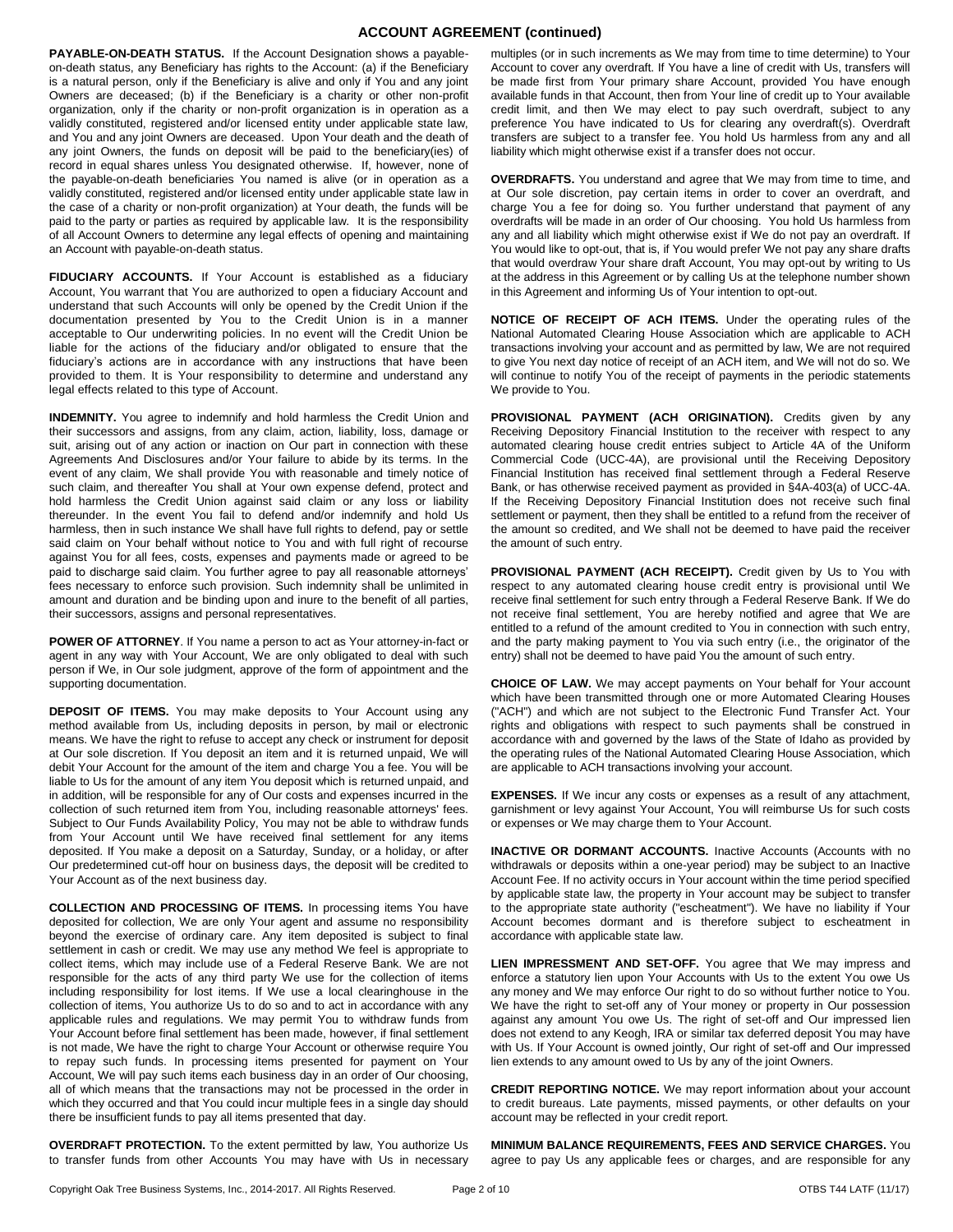# **ACCOUNT AGREEMENT (continued)**

minimum balance requirements and deposit requirements called for in Our Agreements and Disclosures provided to You when You opened Your Account. In any case and with proper notice to You, fees, charges, balance requirements and deposit requirements may be changed by Us from time to time.

**SUSPENSION OF SERVICES.** We have the right to suspend the benefit of any Credit Union service at any time for reasonable cause. At Our discretion, We also have the right to pay any share draft presented for payment from Your Account after Your Account is closed or suspended and to recover such amount paid from You.

Account services are available to those members in good standing with the Credit Union. We reserve the right to cancel or suspend services to a member who is not in good standing, which includes members that have: (a) a delinquent loan; (b) a primary share Account balance below the \$25.00 minimum; (c) an unresolved deposited returned check; (d) any unpaid and uncollected fees; or (e) a negative balance on an Account.

**ASSIGNABILITY.** You may not assign or transfer any interest in Your Account.

**AGREEMENTS AND DISCLOSURES.** The Agreements and Disclosures provided to You at the time You opened Your Account and referred to throughout this Agreement, contain: (a) a list of fees and charges applicable to Your Account; (b) the dividends and applicable Annual Percentage Yield (APY); (c) how dividends are credited or compounded; and (d) other pertinent information related to Your Account. Your Agreements and Disclosures may be amended by Us from time to time in a manner as prescribed by law.

**STOP PAYMENTS** You may ask Us orally to stop payment on a share draft. For any such request to remain valid, however, You must also supply Us with a written request within 14 days after You make any such oral request. Stop payment requests are also subject to the terms and conditions of the Order For Stop Payment form related to any such request. Your request must be given to Us in a timely manner so that We have a reasonable opportunity to act on Your request. A written stop payment request is effective for 6 months. If at the end of 6 months You request Us to continue the stop payment order, that request will be treated as a new request. We are not liable if We pay a share draft which You have requested Us to stop payment on as long as We act in good faith and exercise ordinary care.

In any event, any damages that We might otherwise be liable for shall not exceed the amount of the involved share draft. If We do pay a share draft for which You have requested stop payment and as a result any other item is returned unpaid by Us due to nonsufficient funds, We are not liable for any consequences resulting from such action. If Your Account is a joint Account, any Owner of the Account may request a stop payment. Any release of a stop payment order must be made by the person who made the request. If You ask Us to stop payment on a pre-authorized transfer, Your request will be processed under the provisions of Our Electronic Fund Transfer Agreement with You.

You may also ask Us to replace a lost, destroyed or stolen cashier's, teller or certified check and if You do, You agree to execute a declaration of loss and claim for reimbursement form together with any other documentation We may require, such as an affidavit. Regardless of the type of documentation presented to Us, the request must be in a form acceptable to the Credit Union and given to Us in a timely manner so that We have a reasonable opportunity to act on such

request. Such declaration of loss and claim for reimbursement will not become effective until the later of: (a) the 90th day after the date of the check (or 90th day following the date of acceptance, in the case of a certified check); or (b) the date We receive the declaration of loss and claim for reimbursement together with any other required documentation.

**SHARE DRAFTS AND OTHER ACCOUNT ACCESS DEVICES.** Any share draft or other Account access device which does not meet Our standards for acceptance may be rejected by Us, whether such standards are established by law, regulation or Our own policy.

**POSTDATED, STALE OR OVERDRAFT SHARE DRAFTS.** You understand that postdating a share draft will have no effect on whether or not it is honored prior to or after the date of any such share draft. A stale share draft is any share draft received by Us that is dated 6 months or more prior to the date of receipt. We may pay or refuse to pay any postdated, stale or overdraft share draft, or other item presented for payment on Your Account without any liability.

**SHARE DRAFT SAFEKEEPING.** Share draft Safekeeping is automatic on Your Account and Your cancelled share drafts will not be returned to You. You understand that cancelled share drafts retained by Us are later destroyed after a reasonable period of time. If You subsequently request a copy of a share draft and We are unable to supply it, then We shall not be liable for any damage You may sustain in excess of the face amount of the involved share draft.

**PERIODIC STATEMENTS.** You will be provided with a periodic statement showing activity on Your Account. If You believe any statement reflects discrepancies, You must notify Us of such discrepancies within 60 days from the date We mailed the statement to You. If the discrepancy noted is the result of an electronic fund transfer, then the provisions of Our Electronic Fund Transfer Agreement with You will control resolution of the matter.

**AMENDMENTS.** This Agreement may be amended by Us at any time, in which case We will provide You with a notice of amendment as required by law or regulation.

**NOTIFICATION OF ADDRESS CHANGE.** You will notify Us promptly in writing with Your signature if You move or otherwise have a change of address. In the event We are unable to locate You, You agree to pay all fees associated with maintaining an invalid address in Our records and any costs and locator fees incurred in Our locating efforts.

**WAIVERS.** You agree and understand that Our failure or delay to exercise any right, remedy, power, or privilege available to Us pursuant to this Agreement shall not affect or disallow Our future exercise of that right, remedy, power or privilege.

**INSURED DEPOSITS.** Latah Credit Union is not insured by the Federal Government or any state government, and if the Credit Union fails, neither government guarantees that You will get Your money back. Accounts at Latah Credit Union are instead insured through American Share Insurance (ASI) up to \$250,000.00 per account.

**GOVERNING LAW.** This Agreement shall be governed by the laws of the State of Idaho, except to the extent that federal law controls.

# **ACCOUNT DISCLOSURES**

**THE FOLLOWING DISCLOSURES CONTAIN IMPORTANT INFORMATION AND THE TERMS AND CONDITIONS OF ANY ACCOUNT OR ACCOUNTS THAT YOU MAY HAVE WITH US AND ARE PROVIDED AS REQUIRED BY THE TRUTH-IN-SAVINGS ACT. WHEREVER USED, "APY" MEANS ANNUAL PERCENTAGE YIELD.** 

### **SPECIFIC TERMS APPLICABLE TO YOUR SHARE ACCOUNT**

**Transaction Limitations.** No transaction limitations apply to this Account.

#### **SPECIFIC TERMS APPLICABLE TO YOUR TERM SHARE CERTIFICATE ACCOUNTS**

**Fixed Rate Information.** These Accounts are subject to a Fixed Rate. For the current dividend rate and corresponding APY, refer to the separate page titled "Account Disclosure Rate Supplement" which We have included with and made a part of this Disclosure.

**Minimum Balance Requirements.** For the minimum balance required to open these Accounts, refer to the separate page titled "Account Disclosure Rate Supplement." You must maintain a balance equal to the minimum balance required to open Your Account each day to obtain the disclosed annual percentage yield and to keep Your Account open.

**Transaction Limitations.** Once Your Account is established You may not make deposits into Your Account.

**Fixed Rate Information.** This Account is subject to a Fixed Rate. For the current dividend rate and corresponding APY, refer to the accompanying Account Disclosure Rate Supplement which We have included with and made a part of this Disclosure.

**Minimum Balance Requirements.** The minimum balance required to open this Account is \$25.00.

#### **SPECIFIC TERMS APPLICABLE TO YOUR SHARE DRAFT ACCOUNT**

**Dividend Information.** No dividends are paid on this Account.

**Minimum Balance Requirements.** The minimum balance required to open this Account is \$25.00.

Copyright Oak Tree Business Systems, Inc., 2014-2017. All Rights Reserved. Page 3 of 10 OTBS T44 LATF (11/17) OTBS T44 LATF (11/17)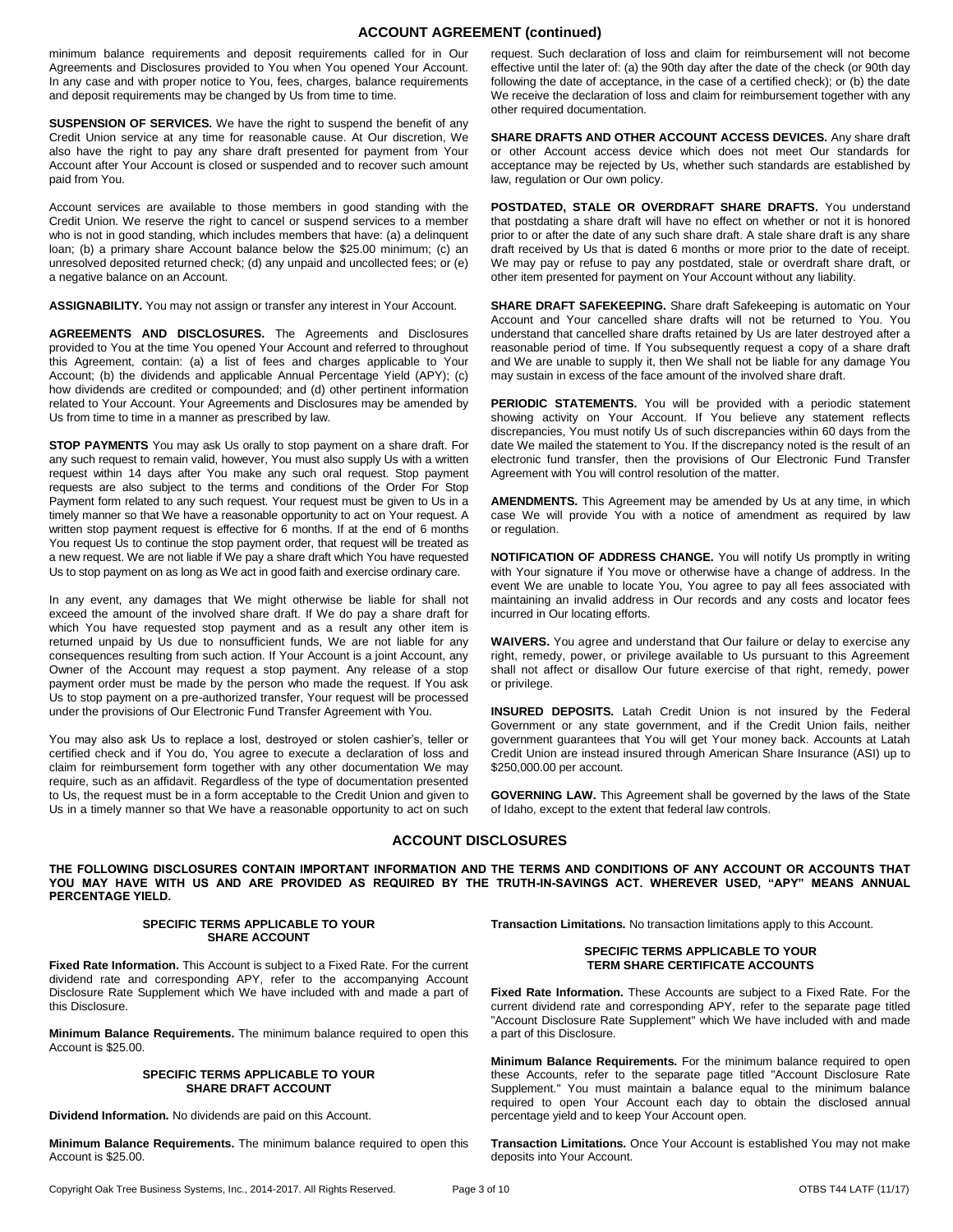**Maturity Date.** Your Account will mature after the term indicated on the separate page titled "Account Disclosure Rate Supplement."

**Early Withdrawal Provisions.** We will impose a penalty if You withdraw any funds from Your Account. For terms to maturity less than or equal to 12 months, the penalty will equal 90 days' dividends. For terms to maturity greater than 12 months, the penalty will equal 180 days' dividends.

**Renewal Policies.** Your Account will renew automatically at maturity, You will have a grace period of 10 calendar days following the Maturity Date to make withdrawals and/or deposits without penalty.

#### **GENERAL TERMS APPLICABLE TO ALL ACCOUNTS**

**Member in Good Standing.** The Account services described in these Agreements And Disclosures are available to those members in good standing with the Credit Union. We reserve the right to suspend services to a member who is not in good standing, which includes members that have:

- a delinquent loan.
- a primary share Account balance below the \$25.00 minimum.
- an unresolved deposited returned check.
- unpaid and uncollected credit union fees.

• a negative balance on an Account.

**Minimum Balance Requirements.** To be a member and maintain Accounts with Us You must purchase 1 share in the Credit Union. The par value of a share in this Credit Union is \$25.00. If the balance in Your primary share Account drops below 1 share (\$25.00), at any time, We may, at Our option, close Your Account.

**Nonsufficient Funds Returns.** Any share draft or pre-authorized transfer, or transaction made through the use of a debit card, or other electronic means, as is applicable (including any in-person transaction), that is presented to Us for payment on Your Account when Your Account lacks sufficient collected funds to pay any such item may, at Our option, be returned for nonsufficient funds or We may honor any such item and charge You a fee for doing so.

**Overdraft Balance Calculation.** When processing transactions that debit or credit Your Account, We start each Business Day with Your final Account balance from the preceding Business Day. The final balance takes into account all of the debit and credit transactions that were settled that Business Day pursuant to Our Funds Availability Policy, as well as any other debits or credits to Your Account that were finally settled that day, as described above in the "Deposit of Items" and "Collection and Processing of Items" sections of the Account Agreement. This starting balance at the beginning of a Business Day (the preceding Business Day's final balance) is sometimes referred to as Your "actual balance."

As credits and debits to Your Account are received by Us, We add them to and subtract them from Your actual balance. Examples of credits include, but are not limited to, electronic direct deposits, check deposits that have been fully and finally collected, ACH credits that have settled that day, and cash deposits made to one of Our tellers. Examples of debits include, but are not limited to, checks drawn on Your Account that are presented to Us for payment, electronic fund transfer (EFT) debit transactions (such as preauthorized payments and settled EFT debits), memo-posted EFT debits (EFT debits that We have authorized but which have not been settled), and Credit Union fees and charges. The result of this calculation at any given point in time is called Your "available balance."

For the purpose of determining whether an overdraft has occurred, We use Your actual balance. We add all of the settled credit transactions to the beginning actual balance and then We subtract all of the debit transactions that have settled that day. This determines the new actual balance. Each debit transaction that We process when Your Account has a negative actual balance is an overdraft, subject to an overdraft charge.

Subject to applicable law, You are responsible for paying any overdraft fees and charges assessed in connection with Our payment of an overdraft, as well as any NSF fees charged to Your Account when we dishonor and return an item for nonsufficient funds. It is Your responsibility to know Your Account balance, and if You have any questions You should contact a Credit Union representative.

**Withdrawal of Dividends Prior to Maturity.** For all certificate Accounts, the Annual Percentage Yield assumes dividends remain on deposit until maturity. A withdrawal will reduce earnings.

**Additional Transaction Limitations.** For all Accounts (except share draft Accounts), during any calendar month, You may not make more than six withdrawals from or transfers to another Credit Union Account of Yours or to a third party by means of a pre-authorized or automatic transfer or telephonic order or instruction, or by check, draft, debit card, if applicable, or similar order to a third party. If You exceed these limitations, Your Account may be subject to closure by the Credit Union.

For all Accounts (except share draft Accounts), the Credit Union reserves the right to require a member intending to make a withdrawal to give written notice of such intent not less than seven days and up to 60 days before any such withdrawal.

Individual Retirement Accounts are also subject to limitations and/or penalties imposed by the Internal Revenue Service. Please see Your IRA Agreement or Your tax advisor for additional information.

**Nature of Dividends.** Dividends are paid from current income and available earnings, after required transfers to reserves at the end of a dividend period.

**Compounding and Crediting.** For all dividend-bearing Accounts, dividends will be earned daily for each day on which Your balance exceeds the minimum balance requirement for Your Account. For all share Accounts, the dividend period is Monthly, and dividends will be compounded and credited to Your Account Monthly. For certificate Accounts, the dividend period is quarterly, and dividends will be compounded and credited to Your Account quarterly. For all dividend-bearing Accounts, We will not pay any accrued but uncredited dividends at the time You close Your Account.

**Balance Computation Method.** For all dividend-bearing Accounts, dividends are calculated by the average daily balance method which applies a daily periodic rate to the average daily balance for the average daily balance calculation period. The average daily balance is determined by adding the full amount of the principal in Your Account for each day of the period and dividing that figure by the number of days in the period.

**Accrual on Noncash Deposits.** For dividend-bearing Accounts, dividends will begin to accrue on the business day that You deposit noncash items (e.g. checks) into Your Account.

**Fees and Charges.** Any fees and charges applicable to Your Account are disclosed on the accompanying schedule of fees and charges provided in conjunction with these Agreements and Disclosures.

# **ELECTRONIC SERVICES AGREEMENT AND DISCLOSURE**

**THIS IS YOUR ELECTRONIC SERVICES AGREEMENT AND DISCLOSURE. IT INCLUDES NECESSARY FEDERAL STATEMENTS AS REQUIRED BY THE ELECTRONIC FUND TRANSFER ACT (15 U.S.C. SECTION 1693 ET SEQ) AND ANY SPECIAL INSTRUCTIONS REGARDING THE USE OF YOUR VISA DEBIT CARD, OUR AUDIO RESPONSE SYSTEM ("24-HOUR AUDIO RESPONSE"), OUR INTERNET ACCOUNT ACCESS SYSTEM ("INTERNET BANKING"), OUR INTERNET BILL PAYMENT SYSTEM ("BILL PAYMENT"), OUR MOBILE ACCESS SYSTEM ("MOBILE BANKING"), EACH WITH THEIR CORRESPONDING PERSONAL IDENTIFICATION NUMBER (PIN) OR ACCESS CODE AND ANY CHECKS YOU AUTHORIZE TO BE PROCESSED ELECTRONICALLY ("E-CHECK").**

**VISA DEBIT CARD, 24-HOUR AUDIO RESPONSE, INTERNET BANKING, BILL PAYMENT, MOBILE BANKING AND E-CHECK AGREEMENT.** This Agreement applies to any electronic fund transfer made to or from Your Account(s) by You or by any user who has access to Your Account with actual, apparent or implied authority for use of Your Account. Electronic fund transfers to and from Your Account can be made through the use of, but may not be limited to the following: (a) Your Card in Automated Teller Machines (ATMs) or at any place that it is honored including those transactions made through the use of the appropriate PIN in conjunction with Your Card; (b) Our 24-Hour Audio Response system; (c) Our Internet Banking system; (d) Our Bill Payment system; (e) Our Mobile Access system; and (f) any check which You authorize the payee to process electronically. An electronic fund transfer is any transfer of funds which is performed through the use of Your Card, Our 24-Hour Audio Response

system, Our Internet Banking system, Our Bill Payment system, Our Mobile Access system, E-Check or other electronic device. You understand that Your Card and any Personal Identification Numbers (PINs) or Access Codes are issued by Us and are not transferable. The use of Your Card, PIN and/or any other Account access device is subject to the following terms. You agree: (a) to abide by Our rules and regulations as amended related to the use of Your Card, PIN and/or other Account access device; (b) that We may follow all instructions given to Machines; (c) not to use Your Card for illegal transactions including, but not limited to, advances made for the purpose of gambling and/or wagering where such practices are in violation of applicable state and/or federal law; and (d) that each withdrawal by You or by any authorized user of Your Card or PIN may be charged to Your share or share draft Account, as appropriate, and will be treated as though it were a share withdrawal except that: (1) We may charge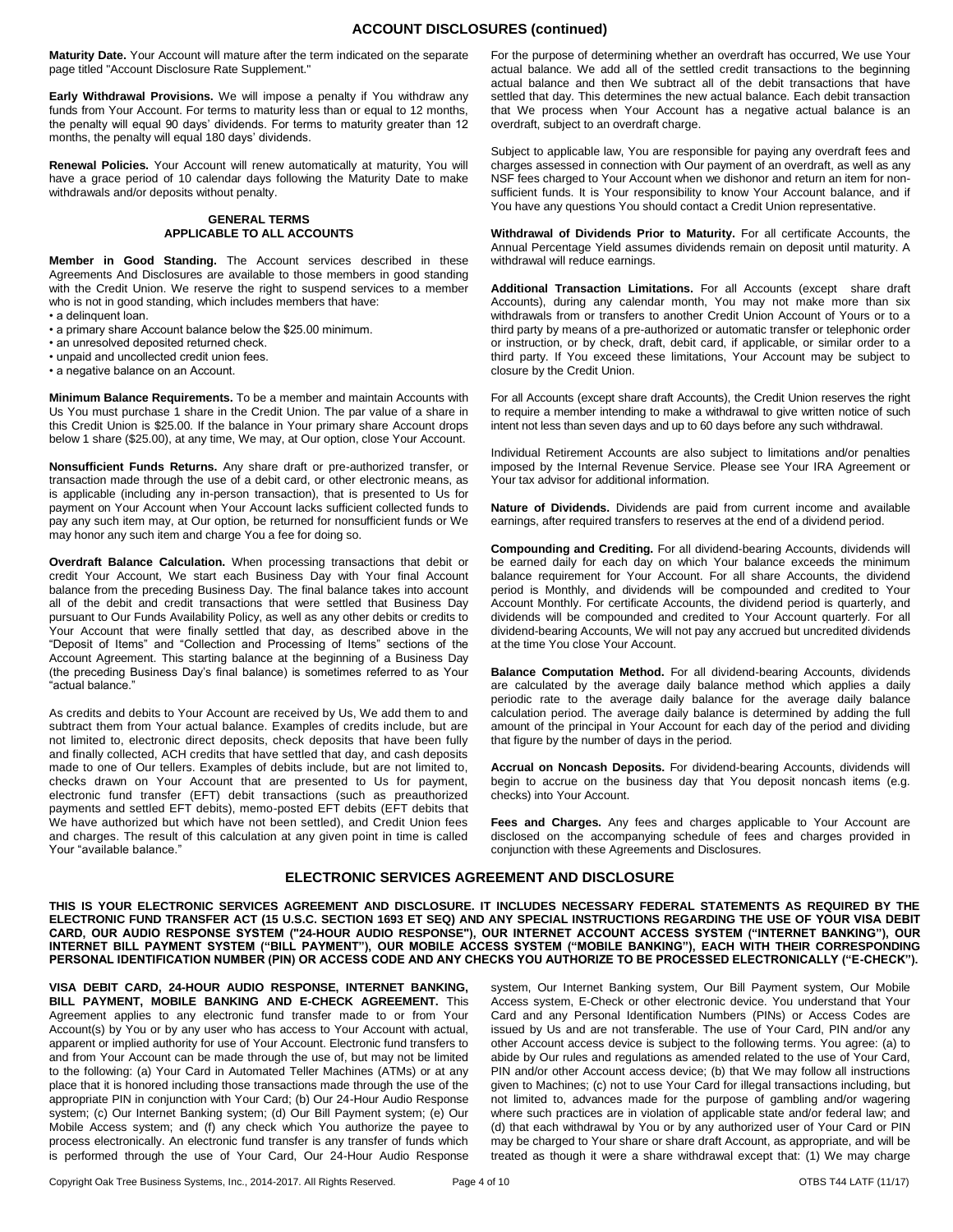## **ELECTRONIC SERVICES AGREEMENT AND DISCLOSURE (continued)**

withdrawals to Your share Account in any order We determine; and (2) We cannot honor stop payment requests on ATM and POS withdrawals.

We may, but are under no obligation to do so, process an Electronic Fund Transfer that exceeds the balance in Your share and/or share draft Account. In the event that any such transfer occurs, You agree to immediately pay Us the overdrawn amount and to the extent permitted by law, any associated fees and charges. For security reasons there are limits on the number of transactions that may be processed each day.

**ISSUANCE OF PERSONAL IDENTIFICATION NUMBERS AND ACCESS CODES.** You will be issued separate Personal Identification Numbers (PINs) to be used in conjunction with VISA Debit Card transactions and separate Access Codes to be used in conjunction with 24-Hour Audio Response, Internet Banking, Bill Payment, and Mobile Banking. Your use of Your PIN or Access Code is Your authorization to Us to withdraw funds from Your share Account or Your share draft Account to cover such transactions.

**OWNERSHIP.** Your Card or any other Account access device will remain Our property and may be cancelled or its use restricted by Us at any time without notice. You agree to surrender it and to discontinue its use immediately upon Our request.

**OTHER AGREEMENT.** If electronic fund transfer transactions involve other agreements You have with Us, the terms of those agreements will apply as well.

**BUSINESS DAYS.** Every day is a business day except Saturdays, Sundays and holidays.

**DELAYED FUNDS AVAILABILITY NOTICE**. Subject to Our Delayed Funds Availability Policy, deposits made at Latah Credit Union locations may not be posted to Your Account until they are received and verified by Us. All deposited items are removed from machines each business day. We are not responsible for delays in deposit posting due to improper identification on the deposit envelope. See Our Funds Availability Policy Disclosure for Our policy regarding the availability of Your deposits.

## **TYPES AND LIMITATIONS OF SERVICES**

**VISA DEBIT CARD TRANSACTIONS.** You may use Your Card in conjunction with Your PIN in any of Our network of ATMs and such other machines or facilities as We may designate, to deposit cash and checks to Your share and share draft Account(s). You may also use Your Card in conjunction with Your PIN in any of Our network of ATMs and such other machines or facilities as We may designate, not to exceed \$400.00 per day (share, share draft and line of credit combined), subject to the available funds in Your Account, to make the following transactions: (a) withdraw cash from Your share and share draft Account(s); (b) transfer funds between Your share and share draft Account(s); and (c) make balance inquiries on Your share and share draft Account(s) with Us, and any other Account You designate.

At the present time, You may also use Your Card in conjunction with Your PIN to purchase goods and services ("POS") at any business establishment where the Card is accepted, not to exceed \$2,500.00 per day (share, share draft and line of credit combined), subject to the available funds in Your Account.

**24-HOUR AUDIO RESPONSE TRANSACTIONS.** You may use 24-Hour Audio Response in conjunction with Your Access Code and a touch-tone telephone to make the following types of transactions: (a) transfer funds between Your share and share draft Accounts; (b) make check withdrawals from Your share and share draft Accounts; (c) make loan payments from Your share and share draft Accounts; and (d) make miscellaneous inquiries on Credit Union services that affect Your Account. 24-Hour Audio Response operates 24 hours every day. If You attempt to use the system and are told that "the system is not available," please call back later when service is restored.

**INTERNET BANKING TRANSACTIONS.** At the present time, You may use Internet Banking in conjunction with Your Access Code, an internet connection and a personal computer or internet enabled portable computing device (e.g. smartphone or tablet), for the following services: (a) transfer funds between Your share and share draft Accounts; (b) make payments on Your Credit Union loan accounts from Your share and share draft Accounts; and (c) make miscellaneous inquiries on Credit Union services that affect Your Account. Internet Banking operates 24 hours every day. If You attempt to use the system and are told that "the system is not available," please try again later when service is restored.

**BILL PAYMENT TRANSACTIONS.** At the present time, You may use Bill Payment in conjunction with Your access code for the following services: (a) authorize the Credit Union to issue payments in amounts up to \$9,999.99 on Your behalf, except to the extent that such payments are for governmental agencies, state and local taxing authorities, court-ordered payment and/or

addresses outside the United States of America; and (b) check status of payments previously authorized through the Bill Payment feature. In order to use Bill Payment for such transactions, You must have a share draft Account with Us. By completing an online Bill Payment transaction using the Bill Payment feature, You authorize Us to post any such payments to Your share draft Account. Payments will be made by check or electronic transfer and may take as long as 10 business days from the date requested to be sent to the payee. The Credit Union cannot guarantee the time any payment will reach any of Your payees and accepts no liability for any service fees or late charges levied against You. Payments requested to be sent on dates that do not exist in a given month (i.e. February 30<sup>th</sup> or April 31<sup>st</sup>), or fall on Saturdays, Sundays, federal reserve and other Credit Union observed holidays will be sent on the next business day.

**MOBILE BANKING TRANSACTIONS.** At the present time, You may use Mobile Banking in conjunction with Your Access Code, an internet connection and an internet enabled portable computing device (e.g. smartphone or tablet), for the following services: (a) transfer funds between Your share and share draft Accounts; (b) make payments on Your Credit Union loan accounts from Your share and share draft Accounts; and (c) make miscellaneous inquiries on Credit Union services that affect Your Account. Mobile Banking operates 24 hours every day. If You attempt to use the system and are told that "the system is not available," please try again later when service is restored.

**E-CHECK TRANSACTIONS**. You may authorize a merchant or other payee to make a one-time electronic payment from Your checking Account using information from your check ("E-Check") to: (a) pay for purchases; or (b) pay bills.

**OWNERSHIP.** Your Card and/or any other Account access device will remain Our property and may be cancelled or its use restricted by Us at any time without notice. You agree to surrender it and to discontinue its use immediately upon Our request. You will be required to return any Account access devices to Us immediately upon the closing of Your Account.

**NOTIFICATION OF PRE-AUTHORIZED DEPOSITS.** If You have arranged to have direct deposits made to Your Account at least once every 60 days (from Your employer, the federal government or other payor), You can call Us at the telephone number shown in this Agreement to find out whether or not the deposit has been made. You may also use Our Call 24 service in order to find out whether or not the deposit has been made.

**RIGHT TO STOP PRE-AUTHORIZED PAYMENTS.** If You want to stop any preauthorized payments, call Us at the telephone number shown in this Agreement, or write Us at the address shown in this Agreement in time for Us to receive Your stop payment request three business days or more before the payment is scheduled to be made. If You call, We may also require You to put Your request in writing and get it to Us within 14 days after You call. To be sure that a third party does not bill You again for the "stopped" payment or to cancel the entire pre-authorized payment arrangement, contact the third party.

**NOTICE OF VARYING AMOUNTS.** If regular pre-authorized payments may vary in amount, the person you are going to pay will tell You, 10 days before each payment, when it will be made and how much it will be. You may choose instead to get this notice only when the payment would differ by more than a certain amount from the previous payment, or when the amount would fall outside certain limits that you set.

**OUR LIABILITY FOR FAILURE TO STOP PAYMENT.** If You order Us to place a stop payment on one of Your pre-authorized payments three business days or more before the transfer is scheduled, and We do not do so, We will be liable for losses or damages, to the extent provided by law.

**TRANSACTION SLIPS.** You can get a receipt at the time You make any transaction to or from Your Account (except Internet Banking, Bill Payment, Mobile Banking, telephonic, mail-in transactions and certain small-value transactions). When an electronic transfer has been made during any given month, You will receive a monthly statement to reflect all electronic fund transfers to or from Your Account during that statement period. In any case, You will receive a statement at least quarterly.

**FEES.** We may assess reasonable charges against Your Account for transactions performed at electronic terminals. If so, We will specify any charges for these or other types of electronic transactions, including automatic transfers, on an accompanying pricing document. We will explain the charges to You when You open Your Account. You will be provided with a fee schedule and 24-Hour Audio Response, Internet Banking, Bill Payment and Mobile Banking information after Your Account is established. Additional fee schedules are available at any of Our office locations. When You use an ATM not owned by Us, You may be charged a fee by the ATM operator, or any network used, and You may be charged a fee for a balance inquiry even if You do not complete a fund transfer.

Copyright Oak Tree Business Systems, Inc., 2014-2017. All Rights Reserved. Page 5 of 10 OTBS T44 LATF (11/17) OTBS T44 LATF (11/17)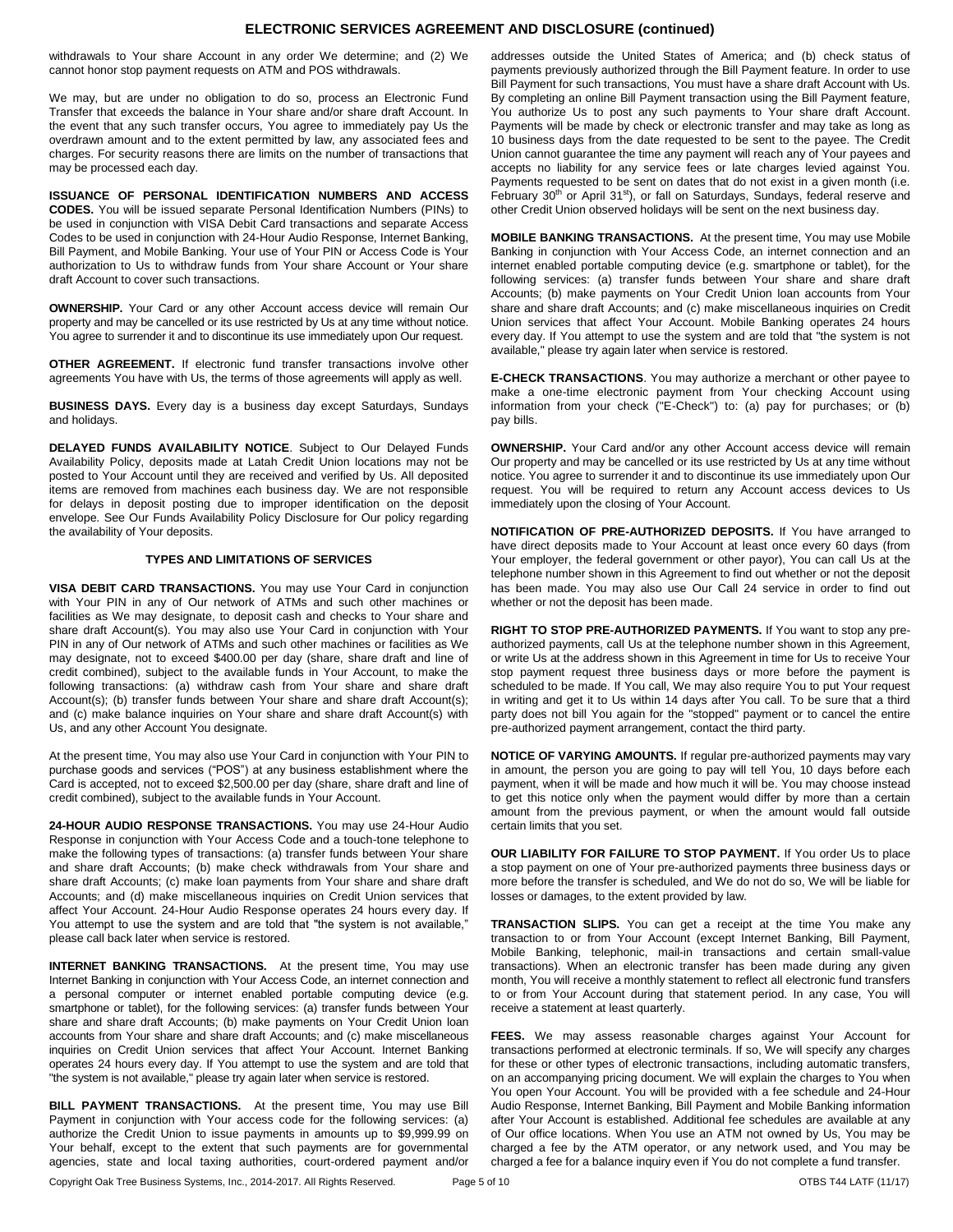# **ELECTRONIC SERVICES AGREEMENT AND DISCLOSURE (continued)**

**LIABILITY FOR FAILURE TO COMPLETE TRANSACTIONS.** If We do not properly complete a transaction to or from Your Account according to this Agreement, We will be liable for Your losses or damages. However, We will not be liable if: (a) Your Account does not contain enough available funds to make the transaction through no fault of Ours; (b) the ATM where You are making the transfer does not have enough cash; (c) the terminal was not working properly and You knew about the breakdown when You started the transaction; (d) circumstances beyond Our control prevent the transaction despite reasonable precautions that We have taken; (e) Your Card is retrieved or retained by an ATM; (f) Your Card or PIN has been reported lost or stolen and We have blocked the Account; (g) the money in Your Account is subject to legal process or other claim; (h) there are other lawful exceptions established by Us and You are given proper advance notice of them; (i) You exceed any limits on Your Account; and (j) the debit card network does not allow the transaction to proceed due to antifraud or similar consumer protections employed by that network.

**LIABILITY FOR UNAUTHORIZED USE.** Telephone Us at once at the telephone number shown in this Agreement or write to Us at the address shown in this Agreement if You believe Your Card or PIN have been lost or stolen or if you believe that an electronic fund transfer has been made without Your permission using information from Your check. Telephoning is the best way of keeping Your possible losses down. You could lose all of the money in Your Account (plus Your maximum overdraft line of credit, if applicable).

If You tell us within two business days after You learn of the loss or theft of Your Card or PIN, You can lose no more than \$50.00 if someone uses Your Card or PIN without Your permission. If You fail to tell Us within two business days after You learn of the loss or theft of Your Card or PIN and We can prove that We could have stopped someone from using Your Card or PIN without Your permission if You had told Us, then You could lose as much as \$500.00.

Also, if Your statement shows transfers that You did not make, including those made by Card, PIN or other means, You will tell Us at once. If You do not tell Us within 60 days after the statement was mailed to You, You may not get back any money You lost after the 60 days if We can prove that We could have stopped someone from taking the money if You had told Us in time. If a valid reason (such as a long trip or hospital stay) keeps You from giving Us notice, We will extend the time periods. **Exception:** You will have no liability for unauthorized use for Your VISA Debit Card as long as You report the loss or theft of Your VISA Debit Card within 2 business days. **These exceptions do not apply to: (a) transactions that originate at an ATM; or (b) transactions that originate from Your gross negligence; or (c) transactions that originate from Your fraudulent use of Your VISA Debit Card; or (d) transactions processed through non-VISA networks without cardholder PIN validation.**

**IN CASE OF ERRORS OR IF YOU HAVE QUESTIONS ABOUT ELECTRONIC TRANSFERS.** Telephone Us at the telephone number shown in this Agreement, or write to Us at the address shown in this Agreement as soon as You can, if You think Your statement or receipt is wrong or if You need more information about a transaction listed on the statement or receipt. We must hear from You no later than 60 days after We send You the first statement on which the problem or error appeared.

- (1) Tell Us Your name and Account number.
- (2) Describe the error or the transfer You are unsure about, and explain as clearly as You can why You believe it is an error or why You need more information.
- (3) Tell us the dollar amount of the suspected error.

If You tell Us orally, We may require that You send Us Your complaint or question in writing within 10 business days.

We will determine whether an error occurred within 10 business days after We hear from You and will correct any error promptly. If We need more time, however, We may take up to 45 days to investigate Your complaint or question. If We decide to do this, We will credit Your account within 10 business days for the amount You think is in error, so that You will have the Use of the money during the time it takes Us to complete our investigation. If We ask You to put Your complaint or question in writing and We do not receive it within 10 business days, We may not credit Your account.

For errors involving new accounts, point-of-sale, or foreign-initiated transactions, We may take up to 90 days to investigate Your complaint or question. For new accounts, We may take up to 20 business days to credit Your account for the amount You think is in error.

We will tell You the results within three business days after completing our investigation. If We decide that there was no error, We will send You a written explanation. You may ask for copies of the documents that We Used in our investigation.

**UNAUTHORIZED TRANSFERS.** To report a lost or stolen Card, PIN, Access Code or any combination thereof, You will call Us at the telephone number shown in this Agreement. You may also report the loss of a Card, PIN, Access Code or any combination thereof, by writing to Us at the address shown in this Agreement. You should also call the number or write to the address listed above if You believe a transfer has been made using the information from Your check without Your permission.

FOREIGN TRANSACTIONS. For transactions initiated in foreign countries and foreign currencies, the exchange rate between the transaction currency and the billing currency (U.S. dollars) will be: (a) a rate selected by VISA from the range of rates available in wholesale currency markets for the applicable central processing date, which rate may vary from the rate VISA itself receives; or (b) the governmentmandated rate in effect for the applicable central processing date. For transactions that are initiated in a foreign currency, You will be charged 1.00% of the final settlement amount. For transactions occurring in foreign countries and initiated in U.S. Dollars, You will be charged 0.80% of the final settlement amount.

**DISCLOSURE OF ACCOUNT INFORMATION.** We may disclose information to third parties about Your Account or transfers You make: (1) when it is necessary to complete an electronic transaction; or (2) in order to verify the existence and conditions of Your Account for a third party such as a credit bureau or merchant; or (3) in order to comply with a government agency or court order, or any legal process; or (4) if You give Us written permission.

**TERMINATION.** We may terminate Your right to use Your Card, PIN or Access Code, or cancel this Agreement at any time upon written notice. You may request termination of these services in writing.

**CHANGE IN TERMS.** We may change the terms and charges for the services shown in this Agreement and may amend this Agreement from time to time upon proper notice to You.

**GOVERNING LAW.** This Agreement is controlled and governed by the laws of the State of Idaho, except to the extent that such laws are inconsistent with controlling federal law.

## **FUNDS AVAILABILITY POLICY DISCLOSURE**

**EXCEPT FOR CHECKS DRAWN ON FOREIGN BANKS IN FOREIGN COUNTRIES, THIS DISCLOSURE DESCRIBES YOUR ABILITY TO WITHDRAW FUNDS FROM TRANSACTION ACCOUNTS AT LATAH CREDIT UNION. YOU SHOULD ALSO REFER TO THE SECTION OF THESE AGREEMENTS AND DISCLOSURES THAT DESCRIBES THE DETAILS OF YOUR SPECIFIC ACCOUNT TYPE FOR ADDITIONAL INFORMATION.**

**Your Ability To Withdraw Funds.** Our policy is to delay the availability of funds from certain check deposits. During the delay, You may not withdraw the funds in cash and We will not use the funds to pay checks that You have written.

**Determining the Availability Of A Deposit.** The length of the delay is counted in business days from the day of Your deposit. Every day is a business day except Saturdays, Sundays, and federal holidays. If You make a deposit before closing on a business day that We are open, We will consider that day to be the day of Your deposit. However, if You make a deposit after closing or on a day We are not open, We will consider that the deposit was made on the next business day We are open.

The length of the delay varies depending on the type of deposit and is explained below.

*Same-Day Availability*

Funds from the following types of deposits will be available on the day We receive the deposit:

- Funds from electronic direct deposits to Your Account.
- Wire transfers.
- Checks drawn on Us.
- Cash.
- State and local government checks that are payable to You.
- Cashier's, certified, and teller's checks that are payable to You.
- Federal Reserve Bank checks, Federal Home Loan Bank checks, and postal money orders.

#### *Other Check Deposits*

The first \$200 of other check deposits will be available on the 1st business after the day We receive the deposit. The remaining funds will be available on the 2nd

Copyright Oak Tree Business Systems, Inc., 2014-2017. All Rights Reserved. Page 6 of 10 **Page 6 of 10** OTBS T44 LATF (11/17)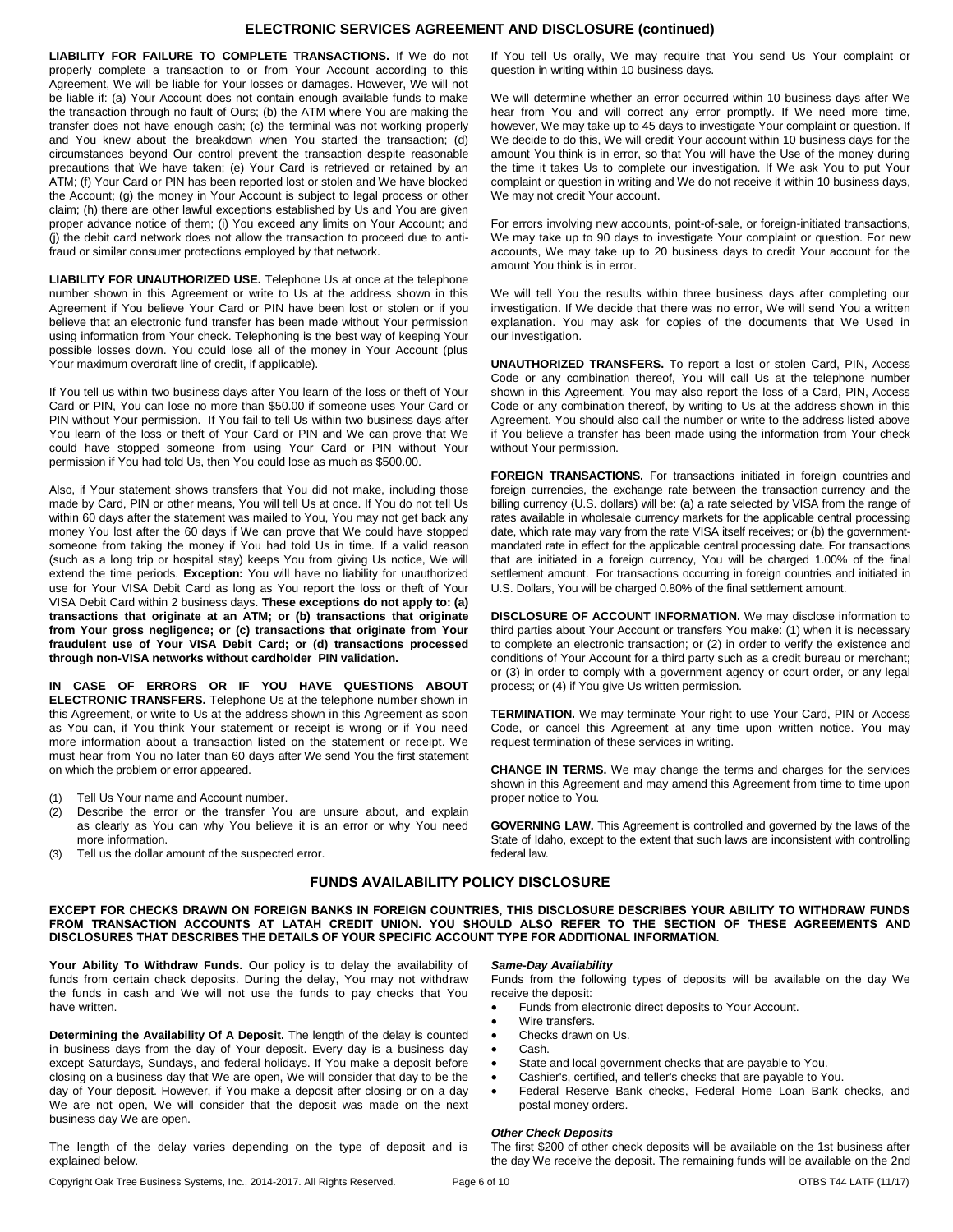# **FUNDS AVAILABILITY POLICY DISCLOSURE (continued)**

business day after the day of Your deposit. For example, if You deposit a check of \$700.00 on a Monday, \$200.00 of the deposit is available on Tuesday. The remaining \$500.00 is available on Wednesday.

**Longer Delays May Apply.** Funds You deposit by check may be delayed for a longer period under the following circumstances:

- We believe a check You deposit will not be paid.
- You deposit checks totaling more than \$5,000.00 on any one day.
- You redeposit a check that has been returned unpaid.
- You have overdrawn Your account repeatedly in the last six months.
- There is an emergency, such as failure of computer or communication equipment.

We will notify You if We delay Your ability to withdraw funds for any of these reasons, and We will tell You when the funds will be available. They will generally be available no later than the 7th business day following the day of Your deposit. In any case, We reserve the right to refuse an item for deposit or encashment.

**Special Rules For New Accounts.** If You are a new member, the following special rules will apply during the first 30 days Your Account is open. Funds from electronic direct deposits to Your Account will be available on the day We receive the deposit. Funds from deposits of cash, wire transfers, and the first \$5,000.00 of a day's total deposits of cashier's, certified, teller's, traveler's, and federal, state and local government checks will be also available on the day We receive the deposit if the deposit meets certain conditions. For example, the checks must be payable to You. The excess over \$5,000.00 will be available on the 9th business day after the day of Your deposit. If Your deposit of these checks (other than a U.S. Treasury check) is not made in person to one of Our employees, the first \$5,000.00 will not be available until the 2nd business day after the day of your deposit.

Funds from all other check deposits will be available on the 9th business day after the day of Your deposit.

**ATM Deposits.** For deposits made at ATMs owned and operated by the Credit Union, deposits subject to delayed availability will become available for withdrawal on the 2nd business day following the day of deposit. For deposits made at ATMs not owned and operated by the Credit Union, deposits subject to delayed availability will become available for withdrawal on the 5th business day following the day of deposit. All ATMs that We own or operate are identified as Our machines.

**Holds on Other Funds.** If We cash a check for You that is drawn on another institution, We may withhold the availability of a corresponding amount of funds that are already in Your Account. Those funds will be available to You at the time that the funds from the check We cashed for You would have been available if You had deposited it. If We accept for deposit a check that is drawn on another institution, We may make funds from the deposit available for withdrawal immediately but delay Your availability to withdraw a corresponding amount of funds that You have on deposit in another account with Us. The funds in the other account would then not be available for withdrawal until the time periods that are described elsewhere in this policy for the type of check that You deposited.

**Location of Check Endorsements.** Federal law requires all check endorsements to be in the first 1-1/2 inches of the trailing edge of the back of the check. The trailing edge is opposite the left side of the face of the check, the side of the check just behind Our address. You will be responsible for any costs incurred by Us due to delays in returning checks deposited into Your Account that do not comply with the endorsement standards.

**Dividend Payment Policy.** See the Account Disclosures section in these Agreements and Disclosures for Our policy on the payment of dividends.

## **WIRE TRANSFER AGREEMENT**

**THESE ARE THE TERMS AND CONDITIONS WHENEVER YOU REQUEST A WIRE TRANSFER OF FUNDS FROM YOUR ACCOUNT(S) WITH US BASED UPON YOUR ORAL OR WRITTEN REQUEST. WE WILL PROVIDE WIRE TRANSFER SERVICES AS A MEANS TO INITIATE DOMESTIC AND INTERNATIONAL TRANSFERS FOR YOU, SUBJECT TO THE TERMS OF THIS AGREEMENT, WHICH YOU AGREED TO BY SIGNING YOUR APPLICATION FOR MEMBERSHIP WITH US AT THE TIME THAT YOUR ACCOUNT WAS ESTABLISHED.**

This Wire Transfer Agreement applies to wire transfers that are not "Remittance Transfers" as defined in the Electronic Fund Transfer Act (15 U.S.C. 1693o-1) and Regulation E, Subpart B (12 CFR 1005.30 *et seq.*).

We are authorized to charge Your Account for the payment of wire transfer requests. If more than one Account(s) is designated, We may charge any of the designated Accounts unless You give Us specific written directions otherwise. Your transfer requests may involve the transfer of funds from any of Your designated Accounts with Us to another account You have with Us, to any other financial institution, or to a third party or account of a third party maintained with Us or any other financial institution. There are no restrictions or limitations on the amounts which may be ordered or requested, or on the location or address of the beneficiary of a transfer unless You give Us written instructions to the contrary.

The party(ies) named in Your application for membership are the Authorized Persons who may issue payment orders to Us for the initiation of wire transfers or to receive telephone calls from Us, in accordance with this Agreement, for the purpose of confirming payment orders for the initiation of wire transfers which have been transmitted to Us under this Agreement for any Account designated in Your application for membership. For confirmation purposes, We may call any party designated in Your application for membership. If more than one Authorized Person is named, any one of them may issue payment orders on any designated Account.

Wire transfer requests must be given to Us in compliance with Our cut-off hours as established from time to time by Us. We are not responsible for the accuracy of a routing number which You supply verbally and which is contained in Your wire transfer request. Wire transfer requests received by Us after Our cut-off hours may be treated as if received on the following business day.

We have no obligation to accept or execute any wire transfer request. We will provide You telephonic notice of rejection. If We are unable to reach You by telephone, We may at Our option give You notice of rejection in writing.

If We accept a wire transfer request consistent with this Agreement, You agree that any such transfer requests which We receive are effective as Your transfer request, whether or not authorized.

You will have no right to cancel or amend a payment order to initiate a wire transfer after We receive it. We will make a reasonable effort to act on a cancellation or amendment of a payment order made by You prior to the time that We execute such payment order, but We have no liability if Your cancellation or amendment is ineffective.

You agree to re-execute this Agreement or to execute a new agreement if changes are necessary. Your application for membership designates any Account which may be charged in relation to wire transfer requests. All parties which You have authorized to issue wire transfer requests or to receive telephonic confirmations from Us are identified in Your application for membership. All modifications or additions to Your application for membership must be in writing.

You agree to pay Us the amount of any transfer request which We transmit pursuant to this Agreement when We execute a payment order to carry out Your wire transfer request. You will not make any wire transfer request which would cause You to exceed the available balance in the Account designated to pay the transfer request. If a payment order is executed which creates an overdraft, with or without Our prior consent, You agree to pay Us the overdraft amount and any overdraft fee immediately upon Our demand. We have the right to set-off the amount of any overdraft against the balance in any of Your accounts with Us and We may exercise any rights We have under any agreements which grant Us security for the payment of Your liabilities or obligations to Us.

You understand and agree that the payment of a wire transfer request may be made by Us or any other financial institution used to carry out the transfer request on the basis of an identifying or account number which You have provided for a beneficiary, even if the number identifies a person different from Your intended beneficiary. You also understand and agree that We or any other financial institution used to carry out a transfer request, may rely on the identifying number of the intermediary or beneficiary's financial institution which You have provided as the proper identification of the intermediary or beneficiary's financial institution, even if the number identifies a financial institution different from the one You intended to identify. We or any other financial institution are not responsible for determining whether any identifying or account numbers You have provided to initiate a wire transfer are accurate. You will be liable to Us for the amount of any transfer request even if payment of the transfer request is made to a person different from the named beneficiary based upon the beneficiary's identifying or account number provided by You or payment of the transfer request is made to a financial institution different from the one identified by name based on the identifying number which You have provided to Us.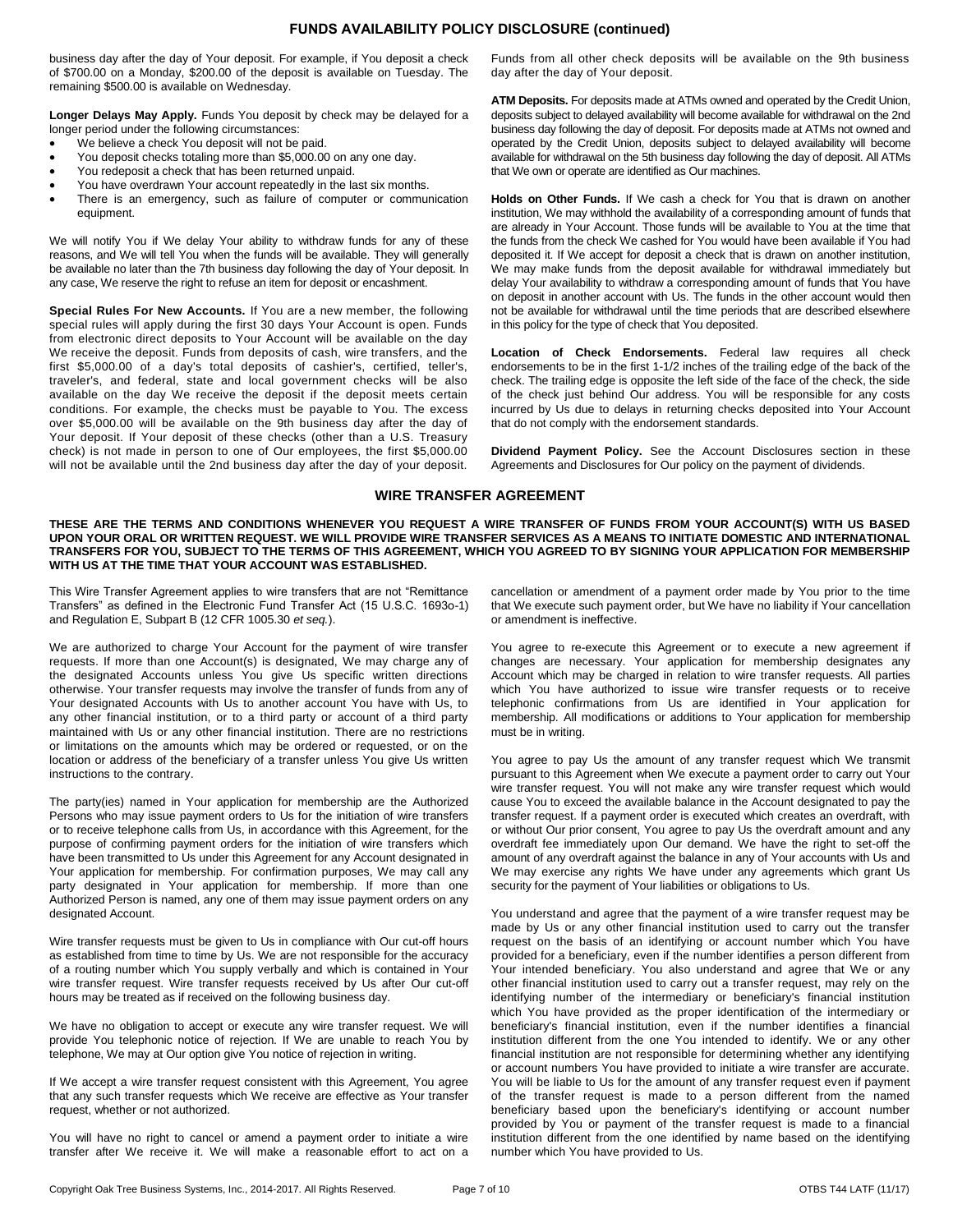You agree to examine any statement or confirmation which We send You and to notify Us within 30 days after the mailing date on any statement or confirmation, of any discrepancy or error. If You fail to notify Us of any discrepancy or error within the required time period, You agree that We are not liable to pay interest or reimburse You for any discrepancy or error in relation to a transfer request described in such statement or confirmation.

You and the Credit Union agree that the following specified security procedures represent a commercially reasonable method of providing security against unauthorized payment orders: (a) Only individuals named in Your application for membership shall issue wire transfer requests to Us; and (b) We reserve the right to telephonically contact any individual named in Your application for membership for the purpose of confirming a transfer request, regardless of amount, although We have no obligation to do so. If We cannot obtain a confirmation satisfactory to Us, then We reserve the right to refuse to honor any wire transfer request.

We have no responsibility to verify the identity of any party identifying themselves as an individual authorized to receive a telephonic confirmation of any wire transfer request, other than to verify that the name given by such party corresponds to a party named in Your application for membership. If, for any reason, We are not satisfied that a wire transfer request was issued by an authorized party or confirmed by an authorized party, We may refuse to execute the transfer request. If We do so, We shall not incur any liability any nature. You agree to prevent disclosure, other than on a need-to-know basis, of any of the aspects of the security procedures which You have agreed to with Us. You will notify Us immediately if You believe the confidentiality of the security procedures has been compromised and You shall act to prevent the security procedures from being further compromised.

We have no liability of any nature for delays or mistakes, provided We act in good faith and with reasonable care. We are not responsible for delays or mistakes caused by other parties through whom We transmit funds whether such other parties were selected by You or Us. We are not required to make a wire transfer on the day a wire transfer request is received, unless the wire transfer request is received within a reasonable time before any cut-off hour We have established. We will generally use the funds transfer system, but We may use any means and routes that We, in Our sole discretion, consider suitable for the transmission of funds.

You agree that We have no liability and are not responsible for any delay or failure to transfer any amount specified in any wire transfer request because of rules, regulations, or policies of the Federal Reserve Board which limits, in the aggregate, the amount We can transfer from time to time during any business day, provided, however, that We will promptly notify You of any such failure or delay and will effectuate the transfer as soon as is reasonably possible.

We shall have no liability whatsoever for any special, consequential, punitive, or indirect loss or damage suffered by You in connection with services offered by Us which are subject to this Agreement, regardless of whether We know or should have known such damages might be incurred. We have no responsibility for any attorneys' fees that You might incur.

We may terminate this Agreement at any time by giving written or oral notice to You. Unless We terminate this Agreement, the Agreement shall remain in effect until We receive written notice of termination from You and have been afforded a reasonable opportunity to act on Your termination notice. You may not assign this Agreement to any other party.

This Agreement is governed by the provisions of Regulation J, 12 CFR Part 210, Subpart B, including the Appendices, to the extent that any wire transfer request is carried out. Terms which are not defined in this Agreement shall have the same meaning as defined in the Uniform Commercial Code Article 4A. This Agreement is also subject to all applicable Operating Circulars of the Federal Reserve Bank in the district in which We are located and any other applicable provisions of federal or state law. To the extent that Regulation J does not apply to this Agreement, this Agreement shall be governed by the laws of the state in which We are chartered.

We may amend this Agreement, from time to time, by sending You a copy of any amendment at least 30 days prior to its effective date. This Agreement may also be amended by a writing signed by You and Us. No representation or statement not expressly contained in this Agreement or in any amendment shall be binding upon You or Us.

If any provision of this Agreement is prohibited by applicable law, such prohibition shall apply only to that provision and all other provisions of the Agreement shall remain in full force and effect.

# **THE REMAINDER OF THIS PAGE LEFT INTENTIONALLY BLANK**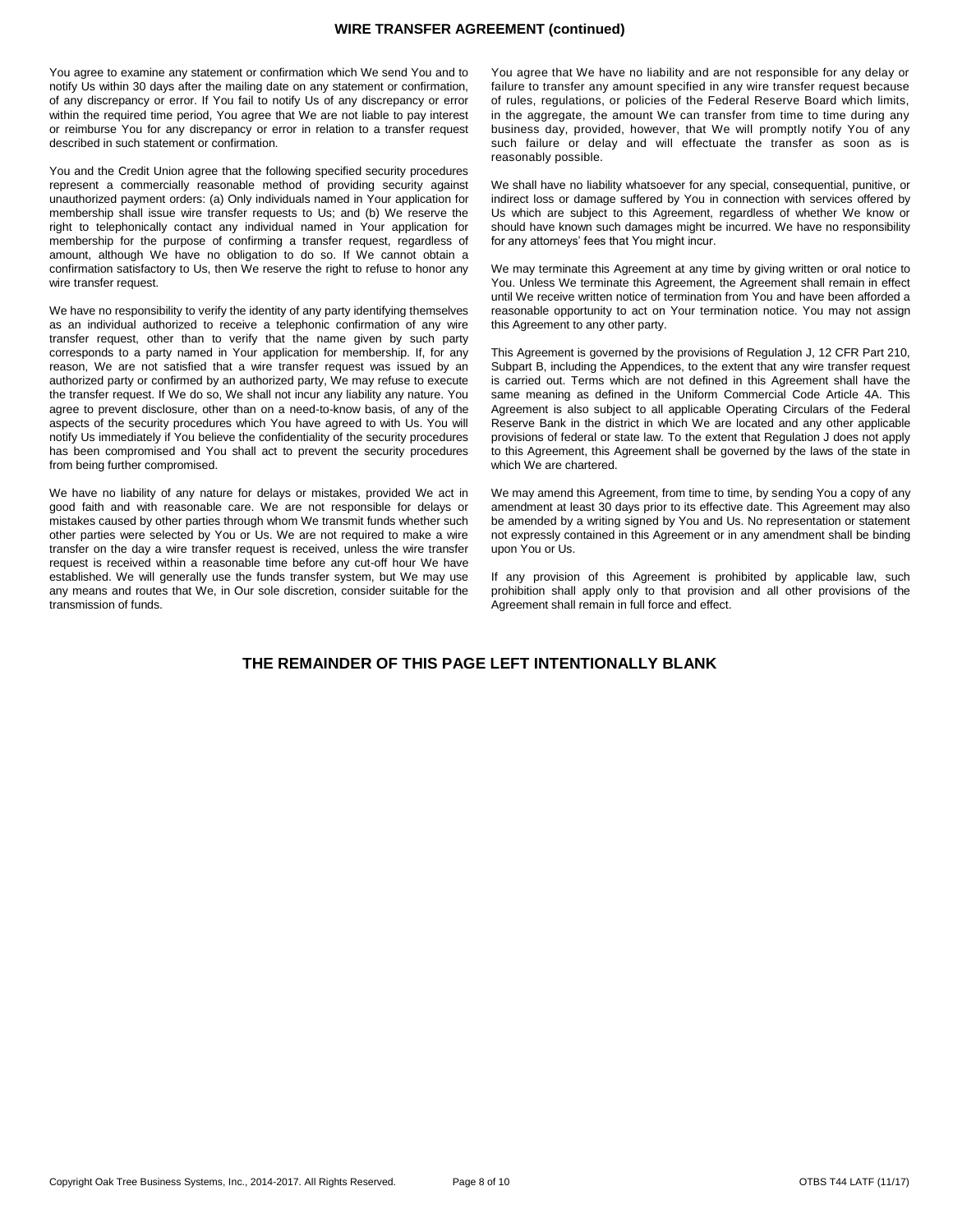| <b>FACTS</b>                                                                                                                                                                                | <b>WHAT DOES LATAH CREDIT UNION</b><br>DO WITH YOUR PERSONAL INFORMATION?                                                                                                                                                                                                                                              |                              |                             |  |
|---------------------------------------------------------------------------------------------------------------------------------------------------------------------------------------------|------------------------------------------------------------------------------------------------------------------------------------------------------------------------------------------------------------------------------------------------------------------------------------------------------------------------|------------------------------|-----------------------------|--|
| Why?                                                                                                                                                                                        | Financial companies choose how they share Your personal information. Federal law gives consumers the<br>right to limit some but not all sharing. Federal law also requires Us to tell You how We collect, share, and<br>protect Your personal information. Please read this notice carefully to understand what We do. |                              |                             |  |
| What?                                                                                                                                                                                       | The types of personal information We collect and share depend on the product or service You have with Us.<br>This information can include:                                                                                                                                                                             |                              |                             |  |
|                                                                                                                                                                                             | Social Security number and income<br>$\bullet$                                                                                                                                                                                                                                                                         |                              |                             |  |
|                                                                                                                                                                                             | account balances and payment history<br>$\bullet$                                                                                                                                                                                                                                                                      |                              |                             |  |
|                                                                                                                                                                                             | credit history and credit scores<br>$\bullet$                                                                                                                                                                                                                                                                          |                              |                             |  |
| How?                                                                                                                                                                                        | All financial companies need to share customers' personal information to run their everyday business. In the<br>section below, We list the reasons financial companies can share their customers' personal information, the<br>reasons Latah Credit Union chooses to share; and whether You can limit this sharing.    |                              |                             |  |
|                                                                                                                                                                                             | Reasons We can share Your personal information                                                                                                                                                                                                                                                                         | Does the Credit Union share? | Can You limit this sharing? |  |
| For Our everyday business purposes - such as to<br>process Your transactions, maintain Your account(s),<br>respond to court orders and legal investigations, or<br>report to credit bureaus |                                                                                                                                                                                                                                                                                                                        | <b>YES</b>                   | <b>NO</b>                   |  |
| For Our marketing purposes - to offer Our products<br>and services to You                                                                                                                   |                                                                                                                                                                                                                                                                                                                        | <b>NO</b>                    | <b>WE DON'T SHARE</b>       |  |
| For joint marketing with other financial companies                                                                                                                                          |                                                                                                                                                                                                                                                                                                                        | <b>NO</b>                    | <b>WE DON'T SHARE</b>       |  |
| For Our affiliates' everyday business purposes -<br>information about Your transactions and experiences                                                                                     |                                                                                                                                                                                                                                                                                                                        | <b>YES</b>                   | NΟ                          |  |
| For Our affiliates' everyday business purposes -<br>information about Your creditworthiness                                                                                                 |                                                                                                                                                                                                                                                                                                                        | <b>NO</b>                    | <b>WE DON'T SHARE</b>       |  |
| For Our affiliates to market to You                                                                                                                                                         |                                                                                                                                                                                                                                                                                                                        | <b>NO</b>                    | <b>WE DON'T SHARE</b>       |  |
| For non-affiliates to market to You                                                                                                                                                         |                                                                                                                                                                                                                                                                                                                        | <b>YES</b>                   | <b>YES</b>                  |  |
| <b>To limit</b>                                                                                                                                                                             | Mail the form below<br>$\bullet$                                                                                                                                                                                                                                                                                       |                              |                             |  |
| Our<br>sharing                                                                                                                                                                              | You may also be able to limit Our sharing of Your personal information by visiting Our website at<br>www.latahfcu.org and following the prompts                                                                                                                                                                        |                              |                             |  |
|                                                                                                                                                                                             | Please note:                                                                                                                                                                                                                                                                                                           |                              |                             |  |
|                                                                                                                                                                                             | If You are a new member, We can begin sharing Your information 30 days from the date We sent this notice.<br>When You are no longer Our member, We continue to share Your information as described in this notice.                                                                                                     |                              |                             |  |
|                                                                                                                                                                                             | However, You can contact Us at any time to limit Our sharing.                                                                                                                                                                                                                                                          |                              |                             |  |
| <b>Questions?</b>                                                                                                                                                                           | Call (208) 882-0232                                                                                                                                                                                                                                                                                                    |                              |                             |  |
| $\times$                                                                                                                                                                                    |                                                                                                                                                                                                                                                                                                                        |                              |                             |  |
| <b>Mail-in Form</b>                                                                                                                                                                         |                                                                                                                                                                                                                                                                                                                        |                              |                             |  |
| Mark any/all You want to limit:                                                                                                                                                             |                                                                                                                                                                                                                                                                                                                        |                              |                             |  |
| $\square$ Do not share my personal information with non-affiliates to market their products and services to me.                                                                             |                                                                                                                                                                                                                                                                                                                        |                              |                             |  |
| <b>Name</b>                                                                                                                                                                                 |                                                                                                                                                                                                                                                                                                                        |                              | <b>Mail to:</b>             |  |
| <b>Address</b>                                                                                                                                                                              |                                                                                                                                                                                                                                                                                                                        |                              | <b>Latah Credit Union</b>   |  |
| City, State ZIP                                                                                                                                                                             |                                                                                                                                                                                                                                                                                                                        |                              | 912 S. Washington Street    |  |
| <b>Account Number(s)</b>                                                                                                                                                                    |                                                                                                                                                                                                                                                                                                                        |                              | P.O. Box 9286               |  |
| <b>Phone Numbers</b>                                                                                                                                                                        |                                                                                                                                                                                                                                                                                                                        |                              | Moscow, Idaho 83843         |  |